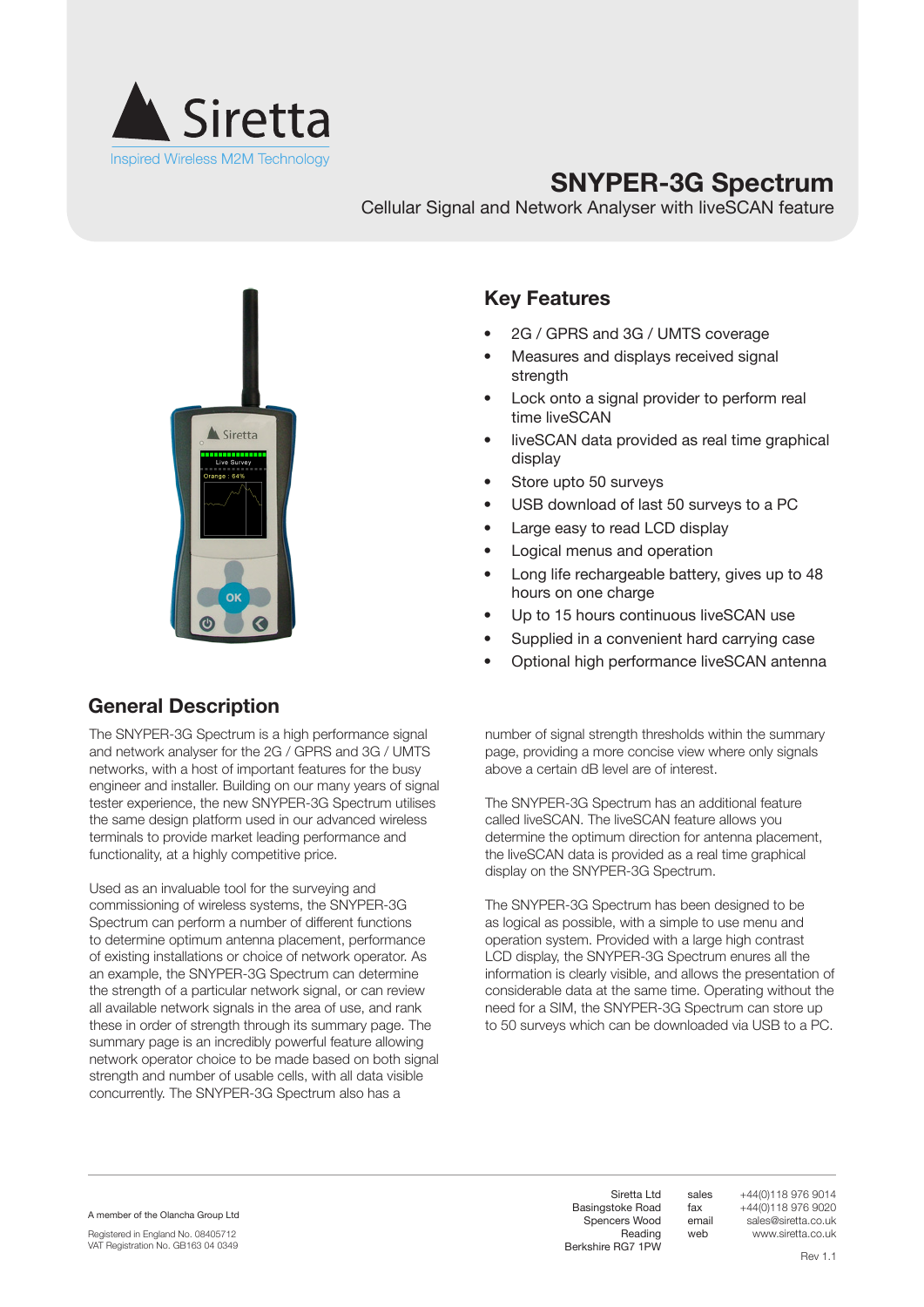

## **SNYPER-3G Spectrum**

Cellular Signal and Network Analyser with liveSCAN feature

The SNYPER-3G Spectrum is supplied with a compact antenna providing excellent performance in combination with the unit. The antenna may also be removed to allow direct connection of the liveSCAN antenna (purchased separately), via SMA connector. This liveSCAN antenna is useful when performing a liveSCAN in determining the optimum antenna placement in a new or existing installation.

Supplied in its own hard carrying case, the SNYPER-3G is designed for continuous professional use over many years, with the robust enclosure and rubber surround providing

additional shock protection. A multi region power supply is also included for charging of the unit through its USB port. The supplied rechargeable battery allows for up to 48 hours of use between charges, 15 hours continuous liveSCAN use and up to 4 months in standby mode. The unit will also automatically power down after a period of inactivity, maximising battery life.











SNYPER Mini USB Power Connector



A member of the Olancha Group Ltd

Registered in England No. 08405712 VAT Registration No. GB163 04 0349

Siretta Ltd Basingstoke Road Spencers Wood Reading Berkshire RG7 1PW sales fax email web +44(0)118 976 9014 +44(0)118 976 9020 sales@siretta.co.uk www.siretta.co.uk

Rev 1.1